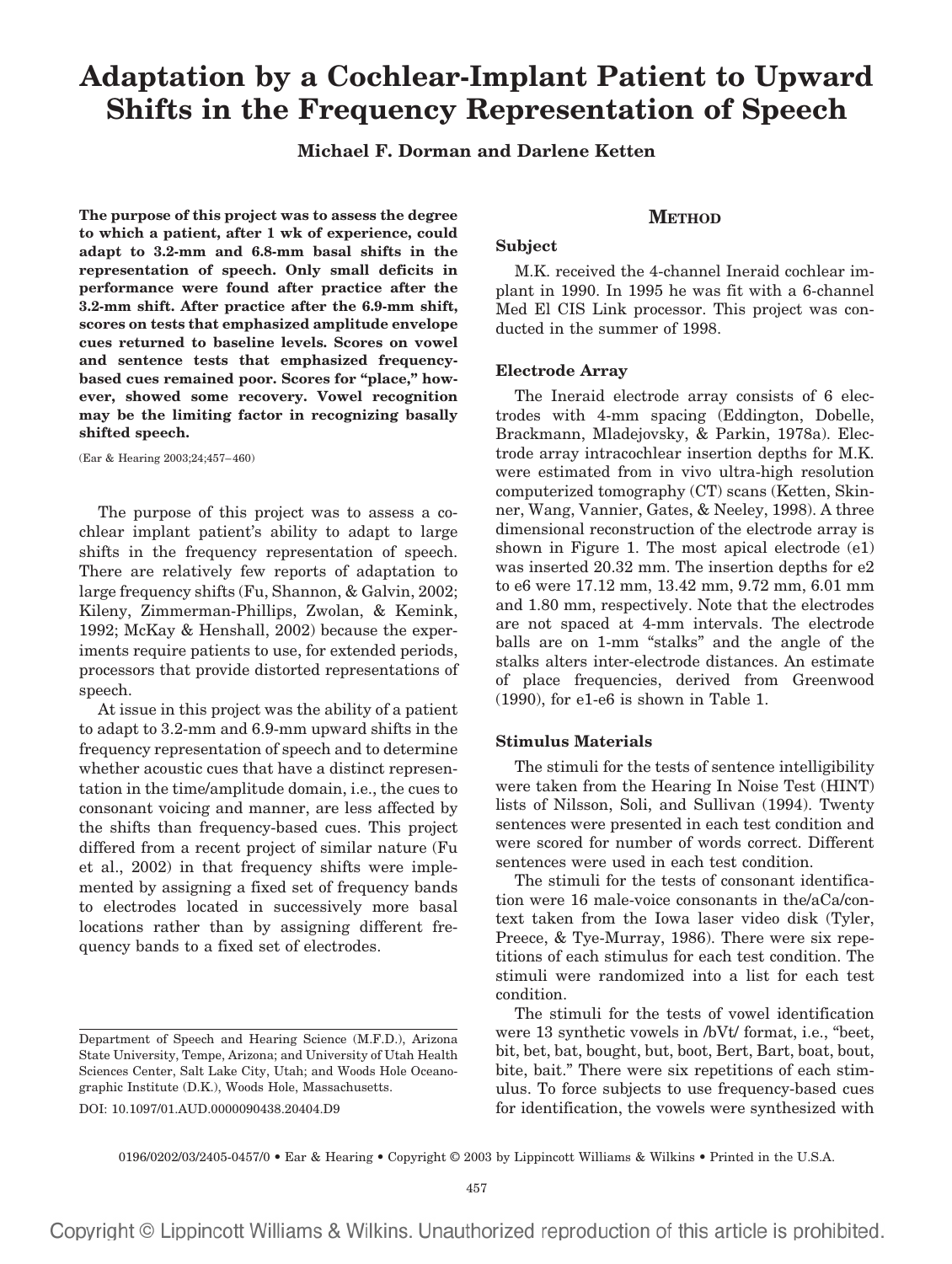**458** EAR & HEARING / OCTOBER 2003



**Figure 1. Three-dimensional reconstruction of M.K.'s electrode array. Electrodes are numbered 1 to 6 with 1 being the most apical electrode. The entry of the electrode carrier into the cochlea is indicated by "e." The broadening of the image at that point is a function of fibrotic and bony material around the carrier. Deposits of fibrotic and bony material can be seen on and between the electrodes.**

equal vowel duration (Dorman, Dankowski, McCandless, & Smith, 1989, for details of synthesis).

# **Procedure**

M.K.'s 6-channel Med El CIS-Link processor was programmed, first, to output to channels 1,2,3,4. After 1 wk, M.K. was tested with the speech material. Immediately after testing, M.K.'s processor was configured to output to channels 2,3,4,5 and testing was repeated. After 1 wk of use of this processor, M.K. was tested again with the speech materials. M.K.'s processor was then reconfigured to output to 3,4,5,6 and testing was repeated. After 1 wk of use of this processor, M.K. was tested again. Table 1 lists the input filter center-frequencies and the estimated cochlear place frequencies for each condition.

Scores were plotted for envelope-based information (manner and voicing), for frequency based information (place of articulation, synthetic vowels)

**TABLE 1. Input filter frequencies and place of stimulation, based on Greenwood (1990), for the three experimental conditions**

| Channel | Filter<br>Center<br>Frequency | Place<br>Frequencies<br>for e1, e2,<br>e3, e4 | Place<br>Frequencies<br>for $e2$ , $e3$ ,<br>e4. e5 | Place<br>Frequencies<br>for $e3, e4$ ,<br>e5, e6 |
|---------|-------------------------------|-----------------------------------------------|-----------------------------------------------------|--------------------------------------------------|
| 1       | 460 Hz                        | 1,111 Hz                                      | 1,810 Hz                                            | 3,115 Hz                                         |
| 2       | 952 Hz                        | 1,810 Hz                                      | 3,115 Hz                                            | 5,291 Hz                                         |
| 3       | 1971 Hz                       | 3,115 Hz                                      | 5,291 Hz                                            | 8,931 Hz                                         |
| 4       | 4078 Hz                       | 5.291 Hz                                      | 8.931 Hz                                            | 16,093 Hz                                        |



**Figure 2. Effects of changes in filter-output to electrode assignments and of learning on the identification of envelopeand frequency-based cues for speech understanding. The most apical electrode is e1. Error bars indicate /- 1 standard deviation.**

and for material that combined envelope and frequency based information (the HINT sentences).

## **RESULTS**

# **3.2-mm Shift\***

Immediately after shifting the signal from electrodes 1,2,3,4 to 2,3,4,5 the manner score was unchanged, the voicing score dropped by 33 percentage points, the synthetic vowel score dropped by 9 percentage points, the place score dropped by 13 percentage points, and the sentence score dropped by 14 percentage points (Fig. 2). Poor performance on voicing was due mainly to errors in the identification of fricative voicing. One week later, the voicing score improved 29 percentage points to a near baseline level. However, the synthetic vowel score showed no improvement (52% versus 48%), the place score showed no improvement (47% versus 49%) and the sentence score showed no improvement (47% versus 43%).

#### **6.8-mm Shift**

Immediately after shifting to electrodes 3,4,5,6 the manner score dropped by 12 percentage points, the voicing score dropped by 45 percentage points, the vowel score dropped by 43 percentage points, the place score dropped by 42 percentage points and the sentence score dropped by 55 percentage points. After 1 wk of experience, the manner and voicing scores improved to the baseline values. The place score improved from 18 percent to 47 percent information transfer but fell short of the baseline score of 60 percent. Neither the vowel score (18% correct

\*The basal shift in millimeters is referenced to the change for the most apical electrode in the array.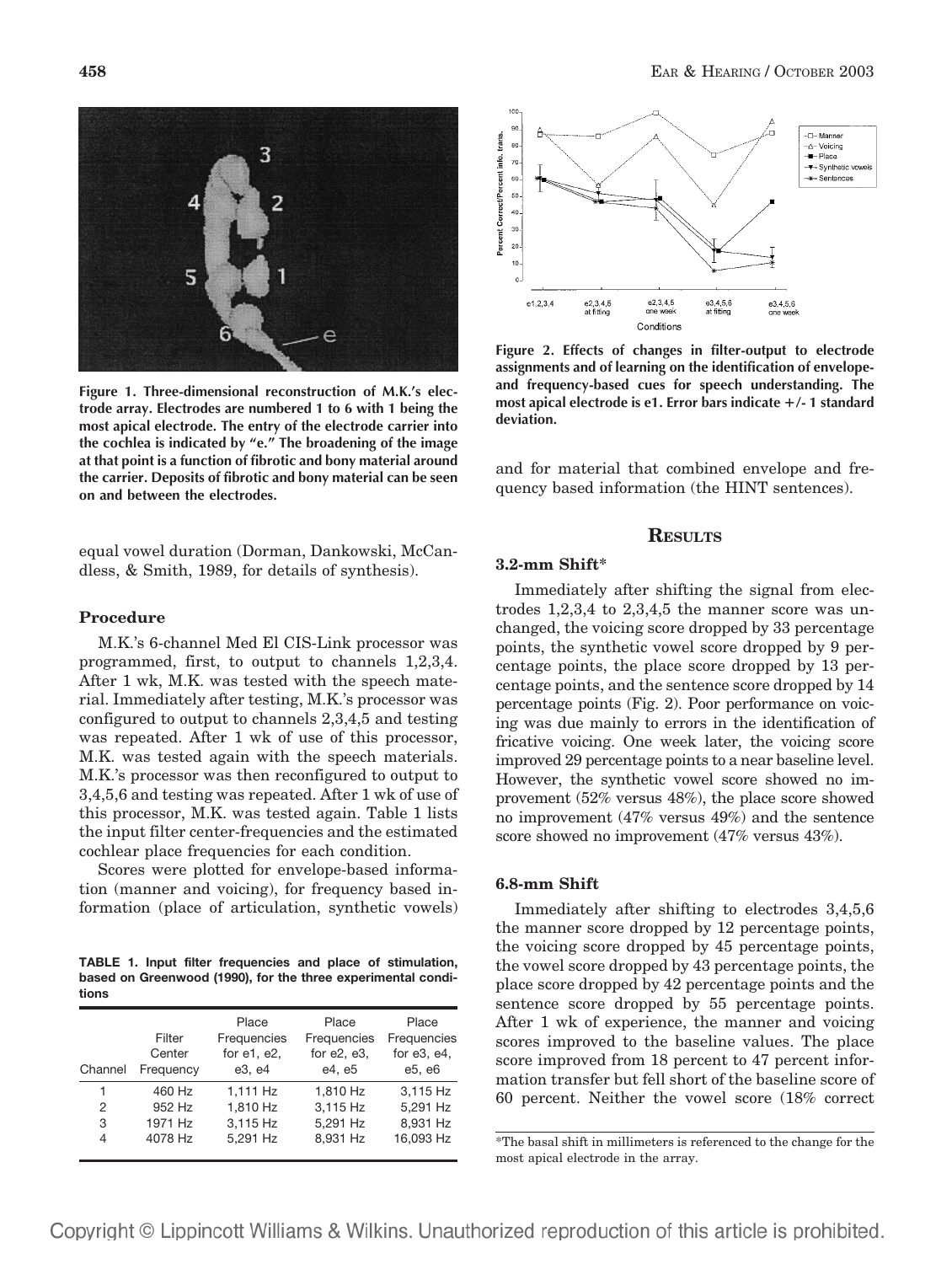versus 14% correct) nor the sentence score (6% correct versus 11% correct) improved.

#### **DISCUSSION**

The immediate effects of the 3.2-mm shift from the experimental baseline were, with one exception, relatively small. The manner score was unaffected by the shift and the voicing score, which was affected, returned to the baseline value after 1 wk of experience. A similar outcome for envelope cues, i.e., either no change in scores immediately after shifting or a complete recovery of scores after experience, has been found for N22 patients after a 3-mo period of adaptation to an octave shift (Fu et al., 2002).

The scores for information in the frequency domain, i.e., vowel identity and consonant place, dropped by only 9 and 13 percentage points respectively. The scores for sentences dropped 14 points. These outcomes are somewhat better than expected given previous reports of octave shifts with N22 implant patients (Fu & Shannon, 1999; Fu et al., 2002). After 1 wk of adaptation, the scores for vowels, consonant place and sentences remained slightly below the baseline scores. Given this outcome, we conclude that the 3.2-mm shift resulted in a small but reliable decrease in recognition of frequency-based phonetic elements. This conclusion is consistent with the results and conclusions of Fu et al. (2002) who allowed N-22 patients 3 mo to adapt to an octave shift.

The immediate effects of the 6.8-mm shift were far larger than the effects of the 3.2-mm shift and affected all of the speech material. The large decrease in scores for envelope features, i.e., voicing and manner, demonstrates that envelope features are not completely independent of frequency location. After 1 wk of experience with the frequencyshifted signals, the scores on envelope features returned to the baseline level. Rosen, Faulkner, and Wilkinson (1999) report a similar outcome for a simulation of a 6.5-mm shift.

The scores for vowels and sentences remained very low after adaptation to the 6.8-mm shift condition. However, the place score increased from 18% to 47%. The score was nearly equal to the score achieved in the 3.2-mm shift condition (49%). The recovery of place scores, given the absence of recovery for vowel scores, suggests that the perceptual system may be more tolerant of upward frequency transposition for consonant place cues than for cues to vowel identity. If this is the case, then the recognition of vowels is the limiting factor in understanding frequency-shifted speech.

Overall, information derived from envelope cues was either resistant to degradation from frequency

shifting or could be recovered after a period of adaptation. Relative to the frequencies in the input signal, signals in the 6.8-mm shift condition were up-shifted by 2-to-3 octaves and envelope information was recovered with greater than 90% accuracy after a period of adaptation (Table 1). The constancy of envelope information in the face of frequency shifts must be a significant factor in achieving speech recognition in quiet with cochlear implants.

Finally, the magnitude of the frequency shift in this experiment, and in other experiments of similar design, is open to question. If stimulation occurs principally at spiral ganglion cell bodies, then the Greenwood equation (used to generate Table 1) will not provide an appropriate estimate of frequency because the spiral ganglion only extends 1.87 turns around the modiolus in contrast to the 2.62 turns for the basilar membrane (Kawano, Soldon, & Clark, 1996). Evidence from pitch matching of electric stimulation in one ear and acoustic stimulation in the other, hearing-impaired ear suggests a more basally shifted frequency map for signals under 4 kHz than the map derived from the Greenwood equation (James, Blamey, Shallop, Incerti, & Nicholas, 2001). However, the pioneering pitch matching study by Eddington, Dobelle, Brackmann, Mladejovsky, and Parkin (1978b) reported data from a unilaterally deaf patient that was more nearly consistent with the frequency values derived from the Greenwood equation. At all events, because there are no in vivo measures of spiral ganglion cell survival or dendrite survival, all maps of place of stimulation for bilaterally deafened patients are "best guesses." The frequency values in Table 1 should be viewed in this light. In spite of this uncertainty, the weight of evidence from both patients and simulations indicates that envelope information is very robust in the face of frequency shifts.

#### **ACKNOWLEDGMENTS:**

This research was supported by NIDCD RO1 00654-09.

Address for correspondence: Michael F. Dorman, Department of Speech and Hearing Science, Arizona State University, Tempe, AZ 85287-0102. E-mail: mdorman@asu.edu.

Received May 13, 2002; accepted December 12, 2002

#### **REFERENCES**

- Dorman, M. F., Dankowski, K., Smith, L., & McCandless, G. (1989). Identification of synthetic vowels by patients using the Symbion multichannel cochlear implant. *Ear and Hearing*, *10*, 40–43.
- Eddington, D., Dobelle, W., Brackmann, D., Mladejovsky, M., & Parkin, J. (1978a). Place and periodicity pitch by stimulation of multiple scala tympani electrodes in deaf volunteers. *Transac-*